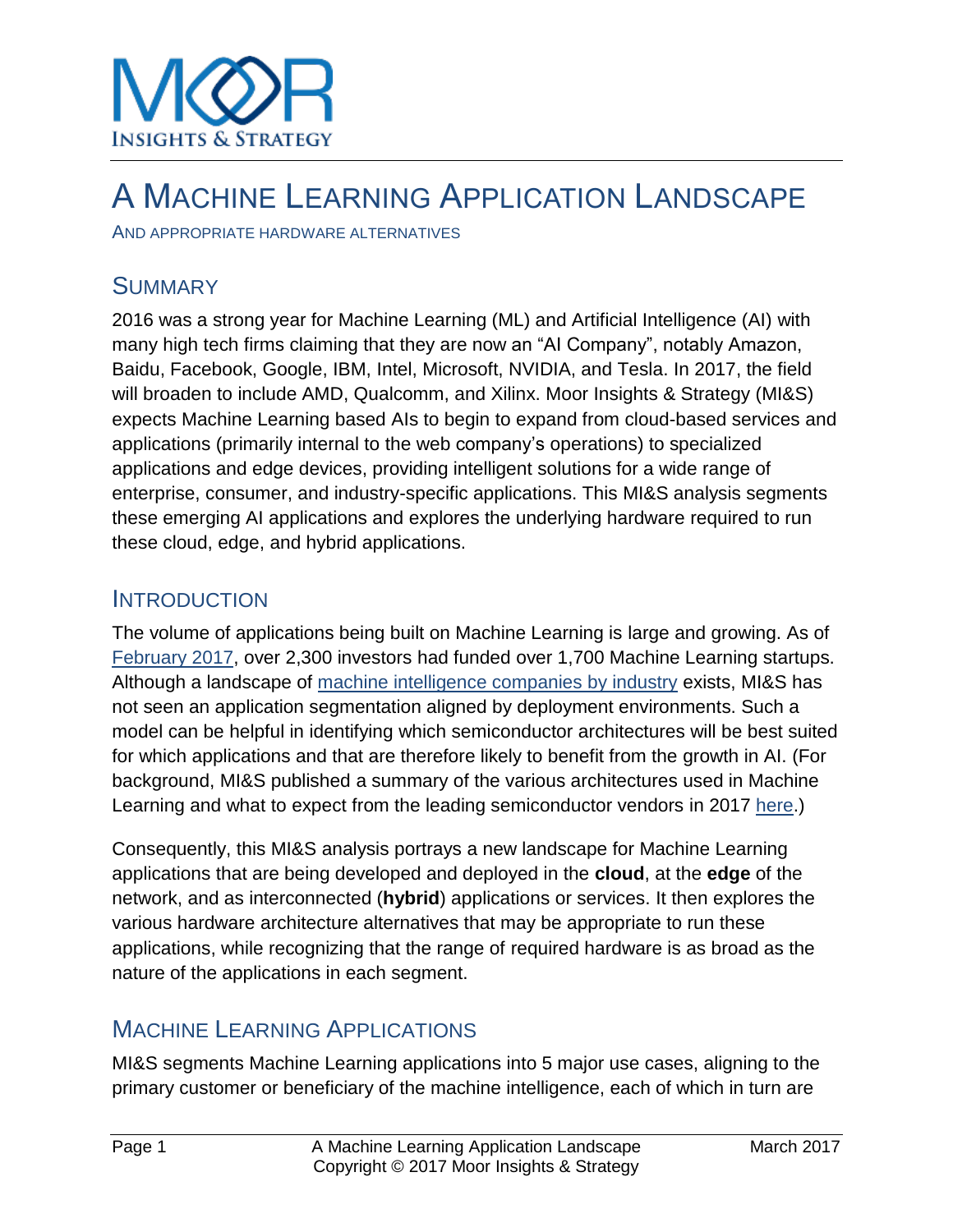

sub-segmented by edge, cloud, and hybrid deployment environments. As a later section explores, the ideal hardware to support these applications spans a wide range of alternative architectures. The applications in Figure 1 all run some sort of pre-trained neural network, such as a deep neural network, a convolutional neural network, a recurrent neural network, *etc*. At this point, it is premature to size these market segments, but each represents a significant opportunity, and each is attracting a large number of solution developers, primarily in venture-capital backed startup firms.

## FIGURE 1: A MACHINE LEARNING APPLICATION LANDSCAPE



*(Source: Moor Insights & Strategy)*

## FROM THE EDGE TO THE CLOUD

Most AI services today reside in the cloud, where massive amounts of computational power can be harnessed to train the neural network and to handle the large volume of queries (called inference or scoring) in a cloud such as Microsoft, Facebook, Apple, or Google. Beyond the cloud, intelligent machines interact with people and objects through a device at the edge of the network. In consumer applications, the edge device may simply be a smartphone or tablet with access to intelligent services from the cloud, where the heavy lifting of neural network processing is performed. For example, consumer image classification services from Google or Facebook simply use mobile apps or browsers to provide end user input and output. In these cases, a desktop x86 or a mobile ARM CPU, perhaps augmented with additional neural network functions such as provided by the Qualcomm Snapdragon processor, will provide sufficient processing capability to meet the user's needs.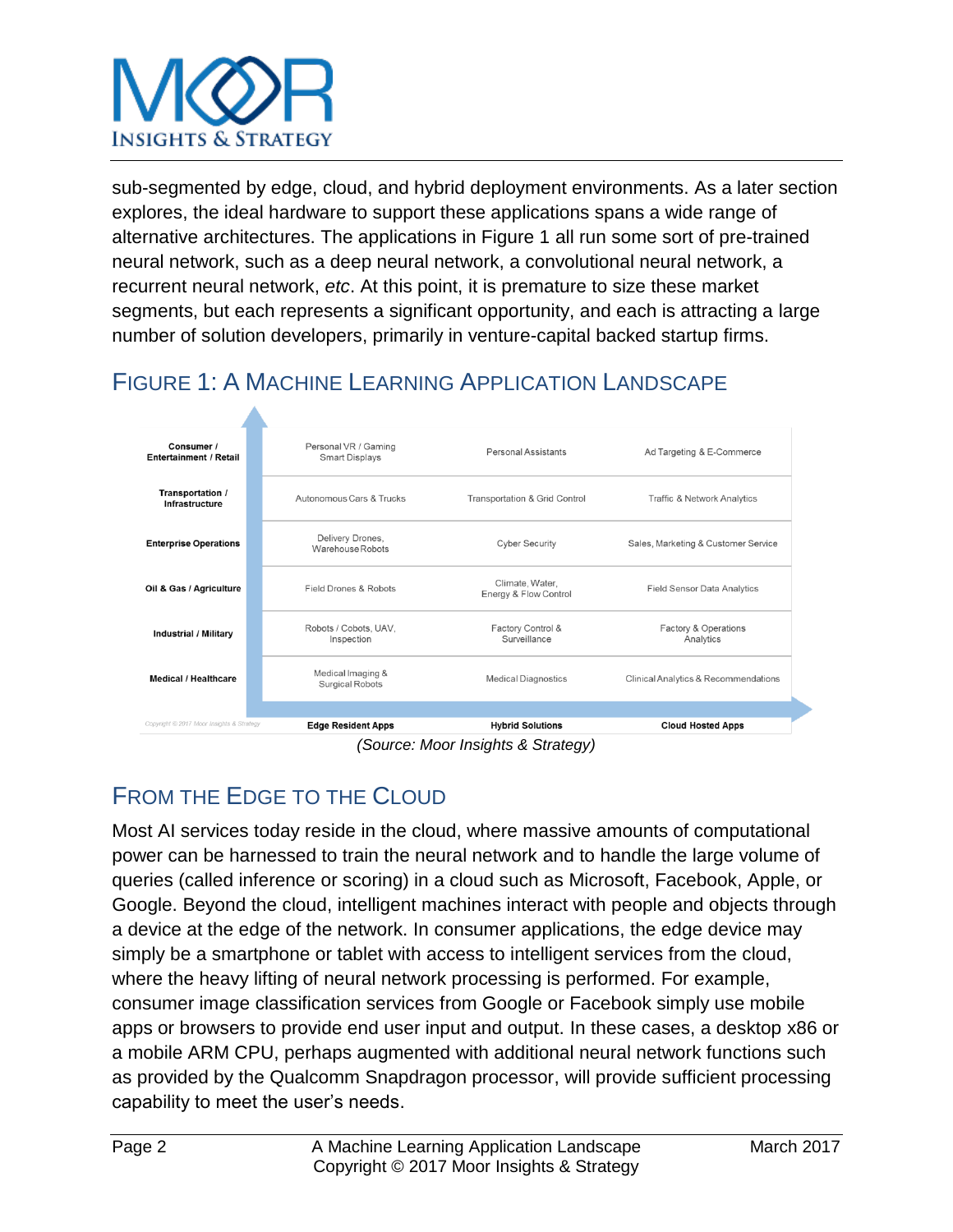# **INSIGHTS & STRATEGY**

Beyond simple devices at the edge, vision- and voice-guided interfaces to intelligent systems require more local processing power and support for a growing range of sensors. This area is likely to experience significant growth, since natural language and image-based deep learning science has recently enabled [precision approaching or even](https://blogs.microsoft.com/next/2016/10/18/historic-achievement-microsoft-researchers-reach-human-parity-conversational-speech-recognition/#sm.00009j34fe10wsf6svqx61eb4ig9u)  [surpassing a trained human operator.](https://blogs.microsoft.com/next/2016/10/18/historic-achievement-microsoft-researchers-reach-human-parity-conversational-speech-recognition/#sm.00009j34fe10wsf6svqx61eb4ig9u) In particular, the addition of vision processing greatly enhances the utility of the device, from autonomous vehicles to robots and drones to industrial controls and medical diagnostics. Here, latency can become a critical hardware requirement, as well as the need for additional processing beyond that of the neural network. These systems typically combine Machine Learning with computer vision, sensor fusion, and connectivity to other machines and to the cloud.

In these more advanced applications, the local device combines or "fuses" multiple input sources, performs local data processing, makes decisions about the data, then activates control systems in near real-time. These vision-guided autonomous systems demand significant local processing and low latencies, as the required reaction times preclude the luxury of passing the problem (data) to a cloud-based intelligence. Autonomous vehicles, mobile collaborative robots, collision-avoiding drones, and selfguided military unmanned aerial vehicles (UAVs) are some examples. An increasing number of these applications will not only require local intelligence but will be assisted by tightly linked cloud-based applications in a hybrid environment.

## HYBRID APPLICATIONS, BETWEEN THE CLOUD & THE EDGE

Many applications will require an edge device to leverage cloud services to access more computational resources or data than can be maintained on the edge. An example of close cooperation between the cloud and the edge is the Google Home or Amazon Echo and Dot, as well as Alexa-based appliances. Using a combination of local and cloud based processing, the user is able conduct searches, order products, or launch a cloud-hosted "skill" from a library of over 10,000 applications. The ability to update those skills in the cloud keeps the technology fresh, as can be seen by the plethora of appliances at CES 2017, with Alexa or Home services providing the interfaces in the device and the smarts residing in the cloud.

A manufacturing example is a vision-guided bot or sensor in constant communication with an application in the cloud (public or, more likely, on-premises) to determine when a device or system is approaching the limits of its normal operating zone or reaching the conclusion of a process task. At that time, the cloud instructs the device to take appropriate action. Surveillance is another example, where local processing can identify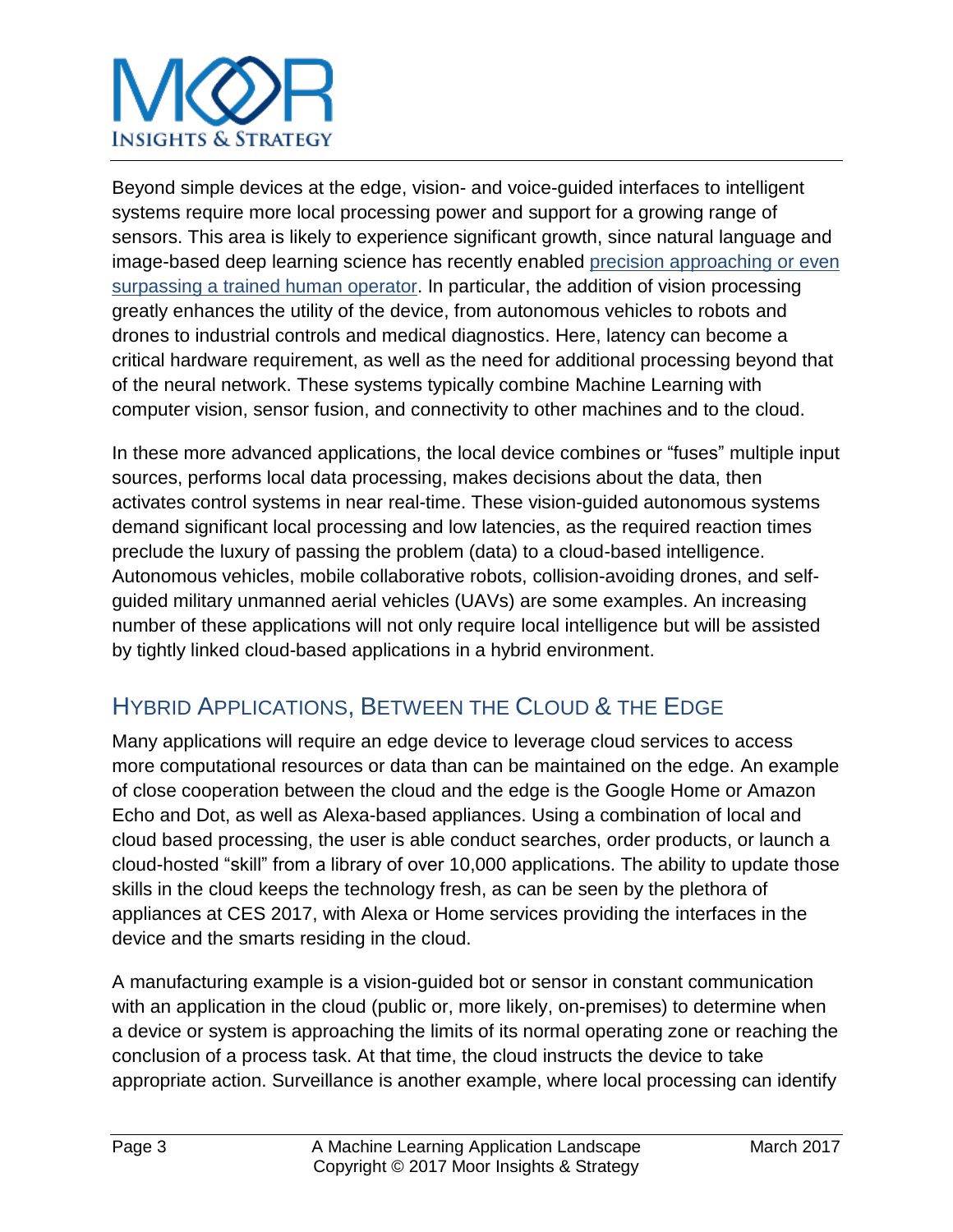

a potential threat, while cloud based processing can access databases and perform additional analytics to identify the specific threat and even individuals of concern.

Systems at the hybrid level can also act as an intermediary between the cloud, where the neural networks are trained, and the edge devices. The cloud can provide updated models to the device, and the device can provide experiential data to help the data scientists continually improve their models. In the case of FPGAs and reconfigurable SoCs which include FPGA technology at the edge, this reconfigurability also includes the ability to change the devices' hardware to take advantage of evolving algorithms, update sensor types and configurations, and update software algorithms. The resulting flexibility is a primary driver for FPGA and SoC adoption in these environments and is likely to create increased demand for these reconfigurable devices.

#### HYBRID HARDWARE FOR THE HYBRID ENVIRONMENT

This analysis focuses on the inference end of the machine learning workflow; it assumes that the training of the neural networks will be performed primarily on GPUs due to the computational (floating point) required. Each of the applications in this landscape has varying computational requirements when deployed in the cloud, edge devices, and tightly connected edge-cloud hybrid. The hardware requirements in each application are determined by the nature of the **data** that feeds into the system, the response time (**latency**) required for action, and the amount of synthesis or additional **processing** required. For example. processing live HD video at 32 frames per second requires far more compute power than processing text or simple still images. Low latencies are required for real-time applications, such as vision-guided drones or vehicles, while slower response times can be tolerated when dealing with people or many factory automation applications. Finally, beyond the job of performing inference using a trained neural network, synthesis may also be required to integrate multiple input streams (video, Lidar, Radar, *etc*.) and to implement a prescribed action. All of these factors must be carefully considered when selecting the right hardware for the job.

While the processing of data through the neural network often requires a dedicated accelerator (FPGA, GPU, DSP, or ASIC), the additional tasks mentioned above are best handled by a CPU (x86 or ARM), which can be programmed to execute more traditional algorithms developed in a traditional software lifecycle. To address this, FPGA vendors Xilinx and Intel (Altera) offer a range of SoCs with integrated CPU cores, programmable logic, and programmable sensor and connectivity interfaces. These "all programmable" devices bring together the accelerator required for DNNs and the CPU required for synthesis and implementing control policies with accelerated dataflow for sensor fusion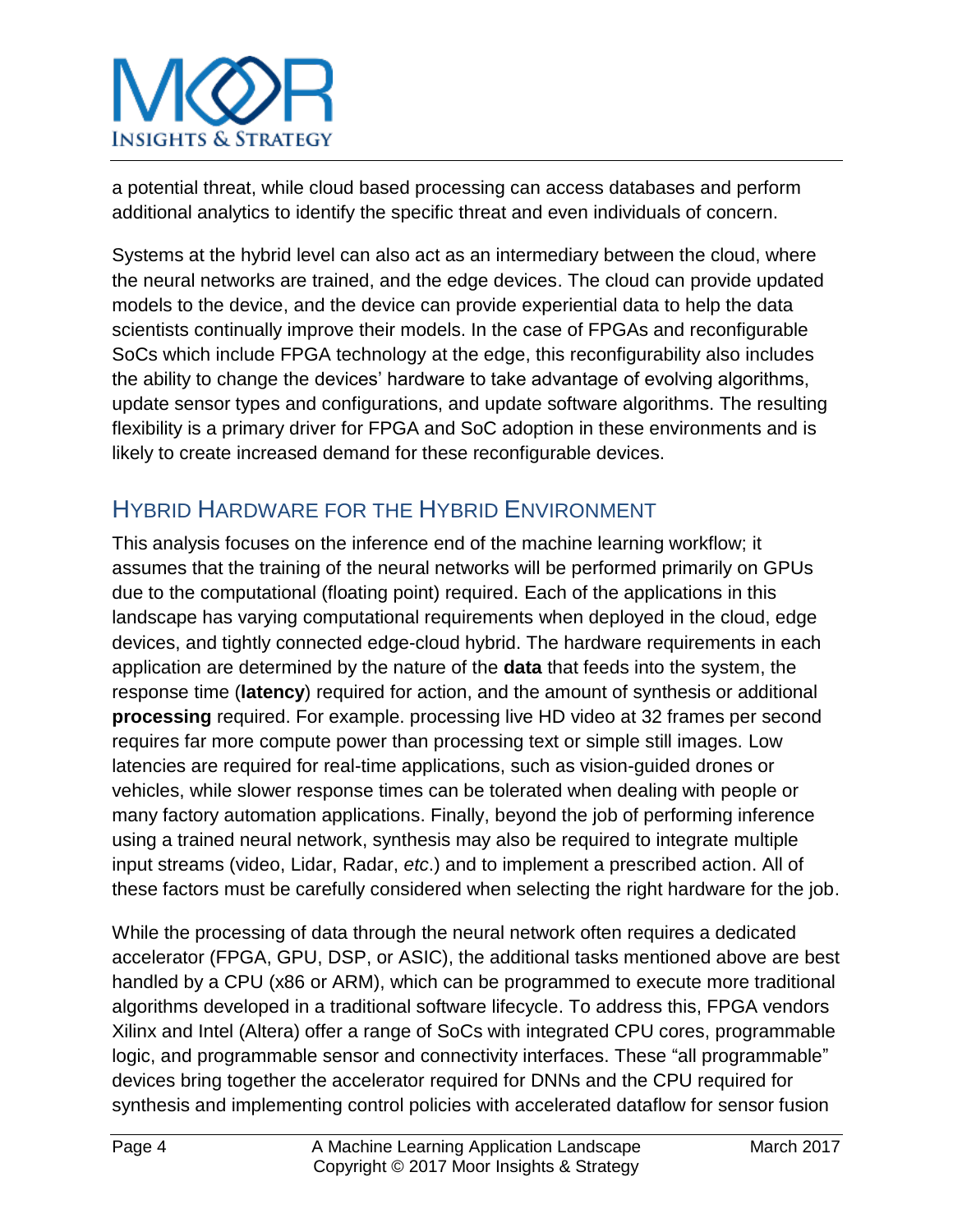

and real-time processing of multiple high-resolution video streams. In addition, Qualcomm offers inference on a flexible platform in the Snapdragon 835, consisting of CPU, GPU, and DSP for applications such as in-situ object recognition and security.

NVIDIA also addresses this area and offers a portfolio of platform-level approaches tailored for hybrid applications to augment their GPU and processing engines with sensors and connectivity. Specifically, the NVIDIA Tegra X1 targets this market at the chip level, while the NVIDIA Jetson and NVIDIA DrivePX2 platforms offer hybrid systems with ARM CPUs, sensor input I/O, and GPUs for the DNNs. These offerings target autonomous vehicles and applications such as drones, robotics, and even collaborative whiteboards. Hybrid systems can range from relatively light computational capacity to the heavy lifting required in real-time decision support systems involving high data rates, and MI&S expects they will increasingly appear across the landscape. Examples of these hybrid SOCs and systems include:

- NVIDIA DrivePX, Jetson TX1
- Intel Arria 10 SoC FPGA
- Xilinx Zyng All Programmable SoC
- Qualcomm Snapdragon 830

Figure 2 summarizes hardware architectures likely to be deployed across the landscape.



## FIGURE 2: MACHINE LEARNING COMPUTE PLATFORMS

*(Source: Moor Insights & Strategy)*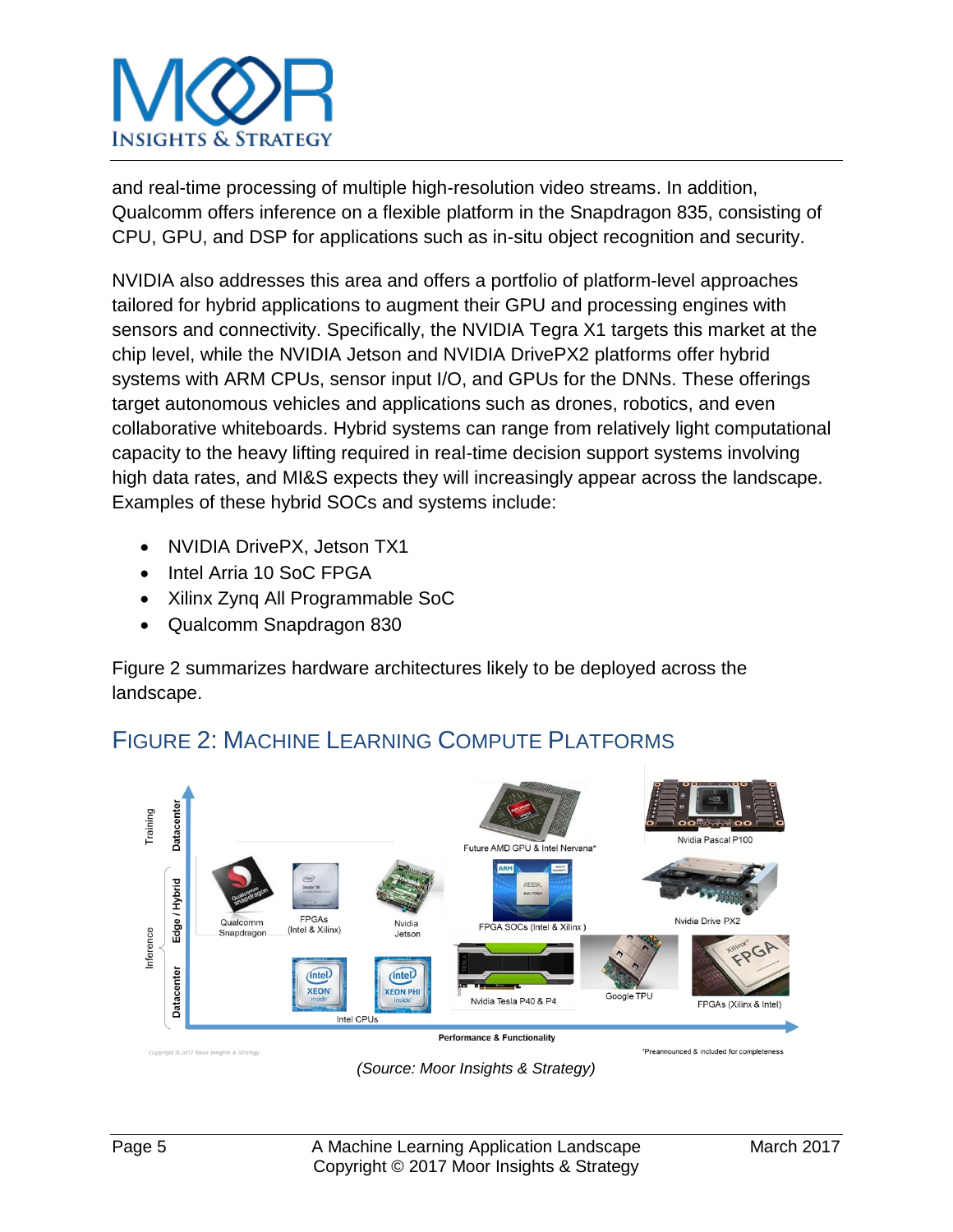#### HARDWARE ADVANTAGES & DISADVANTAGES FOR DEEP LEARNING

Previous sections provide context for hardware use cases across the landscape. This section looks at pros and cons of the alternatives. To be certain, one size does not fit all needs, and each alternative will find its appropriate use cases as the market develops.

## *GPUS IN THE CLOUD*

GPUs excel at training in a cloud-based environment, where fine-grained floating-point accuracy is required to learn the weights in the neural network based on massive batches of (tagged) sample training data. Being well suited to training, advantages include ease-of-use, a well-established ecosystem, and an abundance of standardized libraries, frameworks, and support. GPUs can also be well suited for large-scale inference workloads and are available on many public clouds, including Google, IBM Softlayer, and Amazon AWS. (With the exception of IBM, however, these services do not yet offer the latest Pascal-based hardware, preferring to stick with the older Maxwell-based chips for the time being.) Disadvantages include high power consumption and lack of the ability to accommodate hardware changes as neural networks and algorithms evolve, particularly when compared to FPGAs.

## *CPUS IN THE CLOUD*

The vast majority of inference queries in the cloud today are executing on servers with Intel Xeon CPUs. As the industry's ubiquitous server architecture, the Intel Xeon remains the chip of choice unless computational demands exceed the Xeon's capacity, which is increasingly the case for complex data types such as voice and video. Even here, the Intel Xeon Phi CPU is likely to do quite well, especially when it is upgraded later this year with 8-bit integer operations in the "Knights Mill" chip, providing a potentially significant improvement in query throughput.

## *FPGAS IN THE CLOUD*

FPGAs excel at inference, where broad scale deployment requires the most compute efficiency in terms of performance-per-watt. They are also are reconfigurable, enabling leverage across a wide range of workloads and new evolving algorithms and neural networks. This reconfigurability is one of Microsoft's stated reasons for its decision to deploy FPGAs widely in its Azure and Bing properties. The state-of-the-art of inference is changing rapidly. Compression, pruning, and variable / limited precision (8-bit to 1-bit layers in the same network) techniques are examples where the algorithms are being refined and researched and may be broadly deployed. The major drawback to FPGAs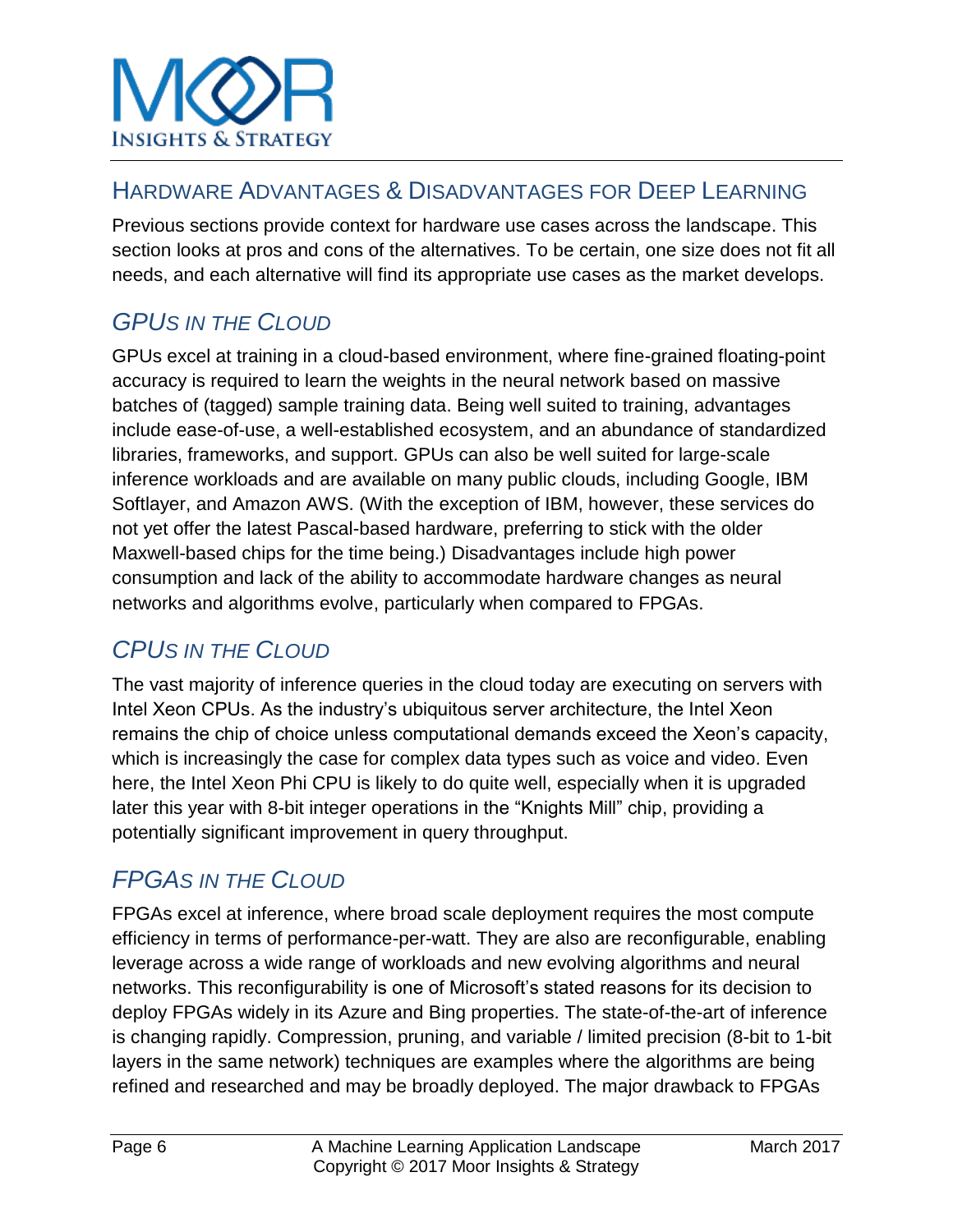

has been their difficulty to program. New software based development environments and development stacks are intended to address these shortcomings.

## *ASICS IN THE CLOUD*

ASICs, such as Google TPUs, can provide the highest compute efficiency of all alternatives for targeted applications. They typically lack the ease-of-use of GPUs and the reconfigurability of FPGAs. They are also costly to create and might become obsolete quickly as algorithmic advances become available. While Google is the only company known to have developed an ASIC for Machine Learning, several startups are developing their own ASIC for this market over the next few years.

#### *TYPICAL EMBEDDED SOCS & EMBEDDED GPUS*

For edge applications, typical SoCs and embedded GPUs (with processor cores) such as NXP i.MX, Qualcomm Snapdragon, and Nvidia Tegra X1 can be relatively easy to program and offer low cost and reasonable throughput. However, because they must continuously access external memory, they are typically limited in the latency they can support. They also typically have limited sensor and connectivity interfaces and have fixed hardware, which limits their ability to be upgraded as algorithms, networks, sensors, and interface requirements change.

#### *EMBEDDED RECONFIGURABLE SOCS & FPGAS*

Embedded "all reconfigurable" SOCs and FPGAs from Intel and Xilinx provide the ability to create customized dataflow engines and accelerators without the need to continuously access external memory, enabling high throughput and low latency sensor fusion, vision processing, and Machine Learning, along with full deterministic control. Traditionally, these devices have been relatively difficult to program. New softwarebased development tools and development stacks are being introduced to simplify programming and enable new users who have limited hardware expertise.

#### **CONCLUSIONS**

Applications demand varying computational capacity depending on where they reside: in the cloud, edge devices, or in a hybrid environment. The computational requirements vary with the type of data being analyzed and with the factors dictated by the AI environment where it operates. Many edge device environments require more complex computational platforms with a mix of tightly coupled CPUs and accelerators (FPGAs, DSPs, or GPUs in new types of SoCs and platforms). Such platforms are required for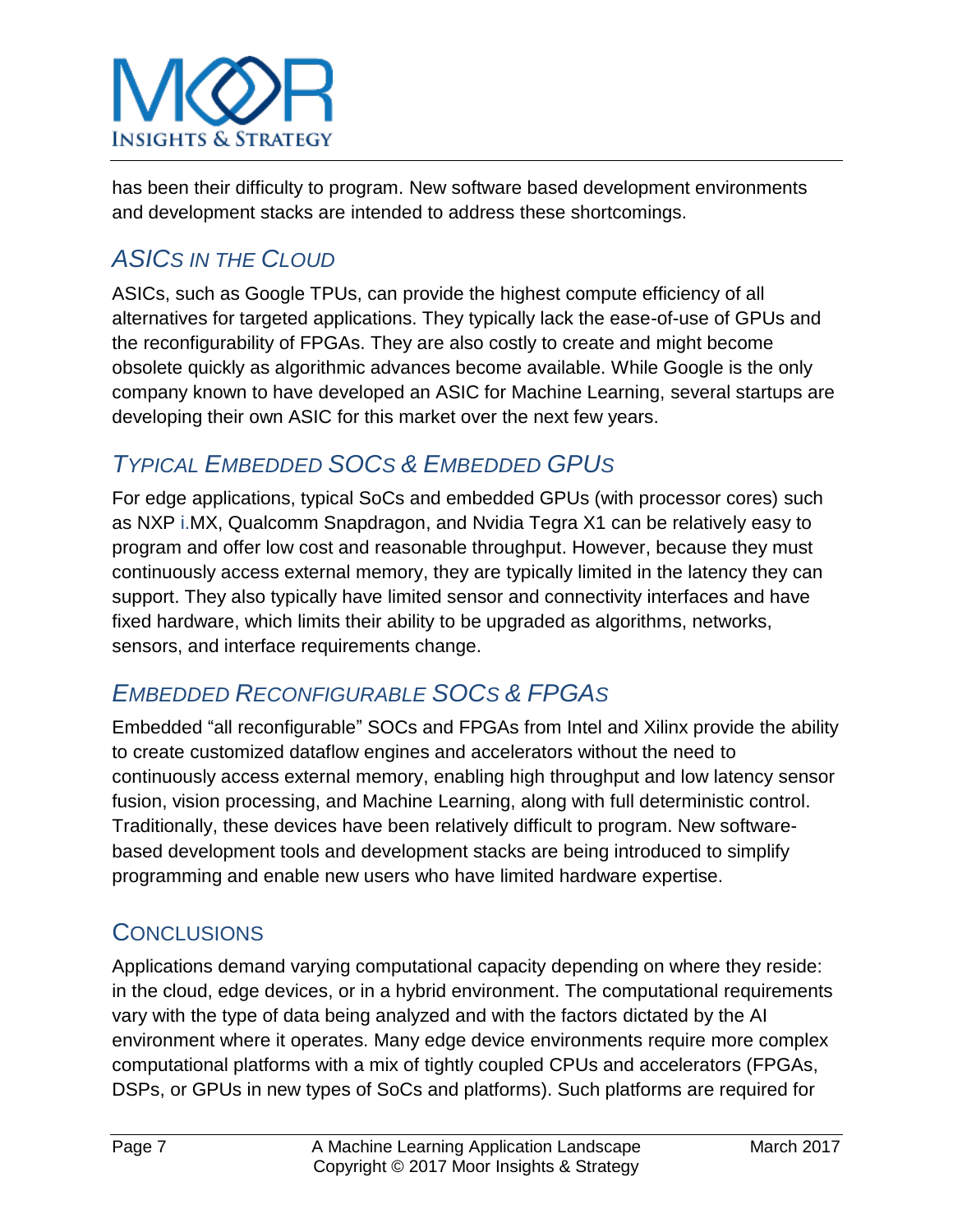

the AI to determine the proper course of action in near real-time while maintaining connectivity to the cloud for updated models and to provide experiential data to continually improve the cloud-based training of the underlying neural networks. These hybrid devices are likely to see significant adoptions in intelligent edge applications.

The hardware underlying the advances in Machine Learning is evolving rapidly along with the Machine Learning frameworks and libraries. In such a dynamic environment, companies deploying these systems need to plan for the future carefully to adapt to new approaches without resorting to a rip-and-replace upgrade.